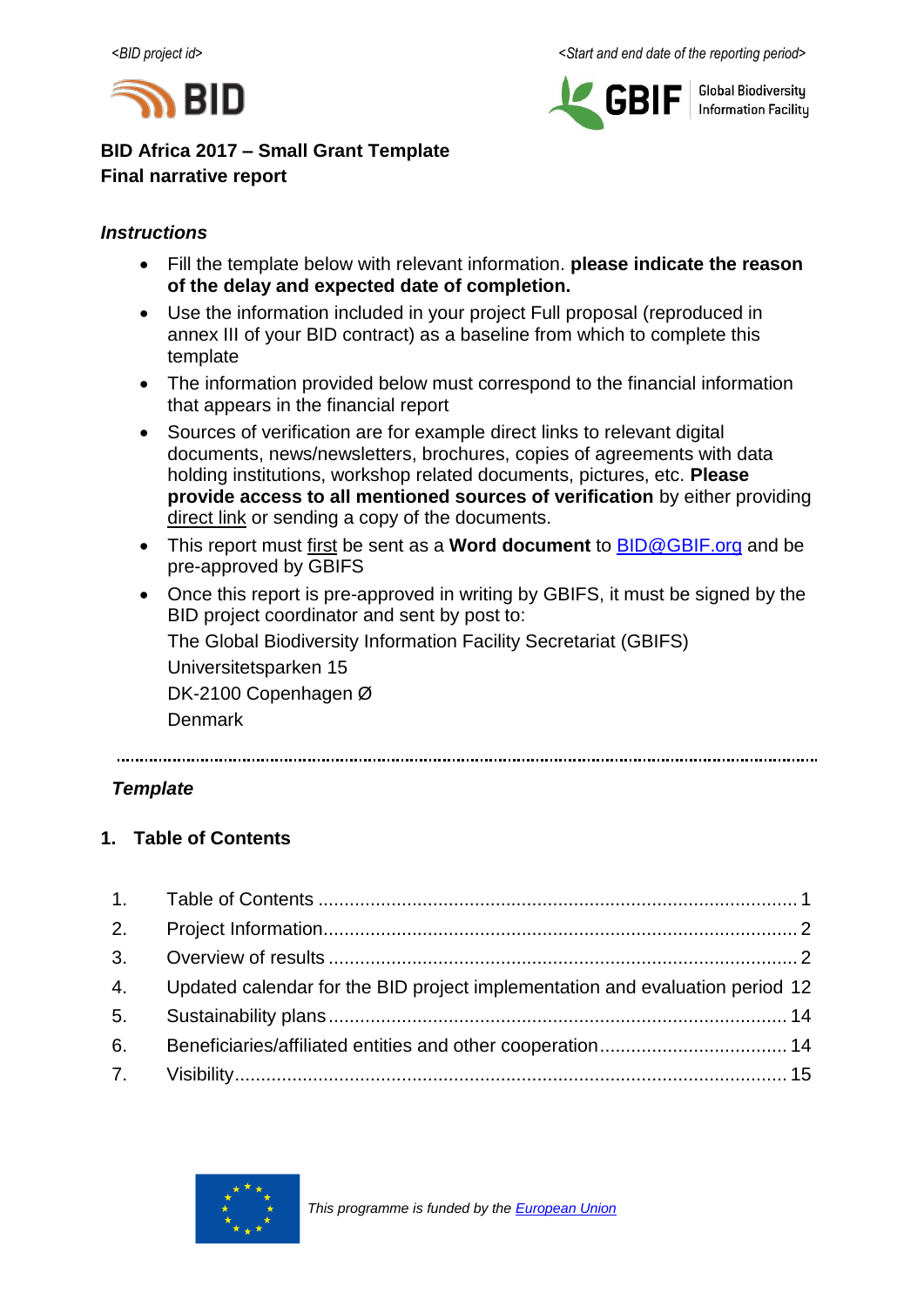



### <span id="page-1-0"></span>**2. Project Information**

- **2.1.Project Coordinator: Institution/network/agency name: of Zoology, University of Lagos, Akoka, Nigeria**
- **2.2.Main contact person and role: Dr. Kehinde Abike Kemabonta (PI)**
- **2.3.BID proposal identifier: BID-AF2017-0311-SMA**
- **2.4.Project title: Digitization of Species of Odonata (Damselflies and Dragonflies) of Southern, Nigeria**
- **2.5.Start date and end date of the reporting period: : 01/12/2017 to 31/01/2019**
- **2.6.Country in which the activities take place: Nigeria**

### <span id="page-1-1"></span>**3. Overview of results**

### **3.1.Executive summary**

*Give a short summary of the activities implemented and the outcomes of the project for the reporting period (500 words maximum)*

Alll data holding institutions have completed the capacity self assessment questionnaires as stipulated by the BID. The PI attended the BID Capacity Enhancement worshop which took place in South Africa in Decenber, 2017. A 3-day workshop on Digitization and Mobilization of biological data was held 25-27<sup>th</sup> January and facilitated by Drs. Kemabonta (PI) and Onuminya (member of the research team). Prof Ogbogu, a member of the team, also gave a short talk on Why Odonata? The participants cut across both animal and plant biologists. The workshop was declared opened by the Vice Chancellor of the University; the Dean of the Faculty of Science was the chief host, while the Head, Department of Zoology was the host of the workshop. In all, 47 participants (excluding those present at the opening ceremony) from 9 universities across the country, 2 research institutes and 4 officers from Ministry of environment (students, scientists, insectary/museum technicians and ministry of environment representatives) were in attendance. Participants from the workshop were highly interested and ready to carry out the digitization and publication of their data in IPT. On the last day of the training, participants were grouped into plant and animal sections. They were taken to the field and taught how to sample and use GPS for georeferencing of their data an other DawinCore functions. At each presentation, all participants were told that the workshop was funded by BID under GBIF. The data on odonates of southern Nigeria has been published on GBIF website. In all, 255 species and 13 families from 8000 odonates have been published from Lagos (University of Lagos and Lagos State University, Omu resort, Lufasi Park), Ondo (Federal University of Technology, Akure), Oyo (University of Ibadan and its environs, Eruwa) Osun (University of Ife), Akwa-Ibom, Kaduna (Ahmadu Bello University, Zaria) and Edo (Okomu forest reserve) States, Nigeria. Collections were from 15 states including Traba, Plateau, Borno, Niger and Benue states. Furthermore, the IUCN status of the collected samples have been assessed using red data listing and this have been dissemminated to all stakeholders. End of project stakeholders meeting was held to share the results and data obtained with relevant stakeholders from the communities, government agencies and parastatals {Ministry of Environment, Nigerian Stored product Research institute (NSPRI), Lagos state environmental protection agency (LASEPA), Lagos state parks and gardens (LASPARK)}, non govermental organizations (Unilag Consult, Nigerian conservation

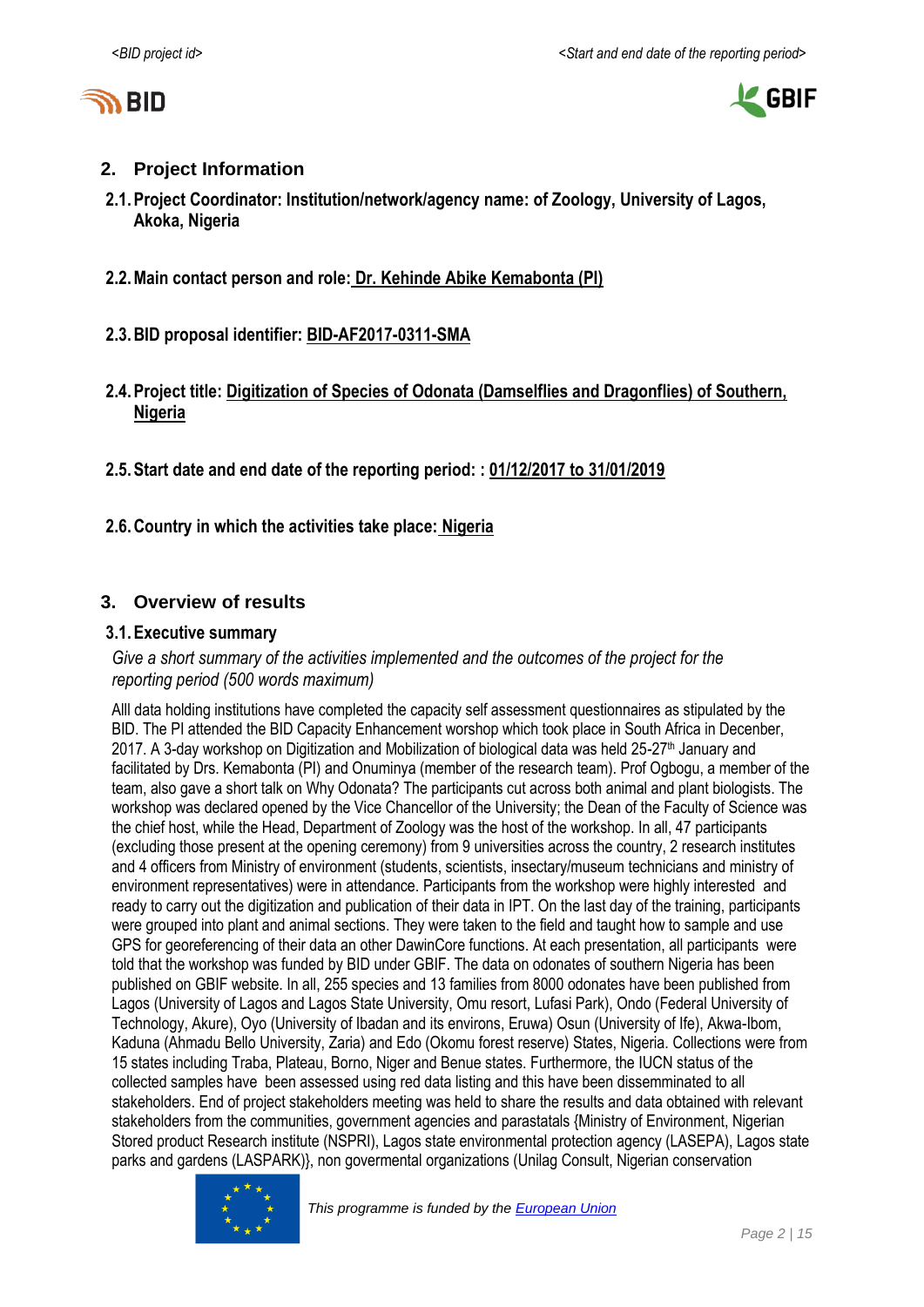



foundation (NCF), LUFASI park, Omu Resort, NAZAP), Press (Punch, Guardian, Telegraph, Unilag Radio, Webmaster Unilag) and the academia (University of Lagos, Lagos stsate University, Federal University of Technology, Akure). A total of 93 participants were present at the meeting and information on these can be found on <https://unilag.edu.ng/unilag-bid-organise-final-stakeholders-meeting-january-29/> , attached attendance sheet and pictures of some participants.

### **3.2.Progress against expected milestones:**

*Give an overview of all the expected milestones for your project from the beginning until now (see Annex V of your contract)*

| <b>Expected milestones/activities</b>                                                                                                                                                                                                                                                                                                                        | Completed?<br>Yes/No | <b>Explanatory notes</b>                                                                                                                                                                                                                                                                                                                                                                                                                               | Sources of<br>verification                                          |
|--------------------------------------------------------------------------------------------------------------------------------------------------------------------------------------------------------------------------------------------------------------------------------------------------------------------------------------------------------------|----------------------|--------------------------------------------------------------------------------------------------------------------------------------------------------------------------------------------------------------------------------------------------------------------------------------------------------------------------------------------------------------------------------------------------------------------------------------------------------|---------------------------------------------------------------------|
| Completed capacity self-assessment<br>questionnaire for data holding institutions<br>https://www.gbif.org/document/82785/self<br>-assessment-guidelines-for-data-holding-<br>institutions (EN)<br>https://www.gbif.org/document/82813/mo<br>dele-dauto-evaluation-pour-les-<br>institutions-detentrices-de-donnees (FR)<br>(Early Progress report milestone) | Yes                  | All data holding institutions have<br>completed the capacity self<br>assessment questionnaires as<br>stipulated by the BID.                                                                                                                                                                                                                                                                                                                            | Completed<br>questionnaire<br>s will be<br>emailed to<br><b>BID</b> |
| At least one national data publishing<br>institutions are registered with GBIF.org<br>Guidelines to become a publisher:<br>https://www.gbif.org/become-a-publisher<br>(Early Progress report milestone)                                                                                                                                                      | Yes                  | https://www.gbif.org/publisher/bdee<br>9e20-df5e-4ef8-a012-<br>53d2e83010e4                                                                                                                                                                                                                                                                                                                                                                            | An upload of<br>data in IPT<br>for publishing<br>has been<br>done   |
| At least one person from the project team<br>has completed the certification process<br>following the BID Capacity Enhancement<br>workshop on Data Mobilization organized<br>as a part of the BID programme Africa<br>2015 or the BID programme Africa 2017<br>(Early Progress report milestone)                                                             | Yes                  | The PI attendedthe BID Capacity<br>Enhancement worshop which took<br>place in South Africa.                                                                                                                                                                                                                                                                                                                                                            | Attendance<br>sheet                                                 |
| Knowledge dissemination activities have<br>been scheduled following the first BID<br>Capacity Enhancement workshop<br>(Early Progress report milestone)                                                                                                                                                                                                      | Yes                  | A 3-day workshop on Digitization<br>and Mobilization of biological data<br>was held 25-27 <sup>th</sup> January and<br>facilitated by Drs. Kemabonta (PI)<br>and Onuminya (member of the<br>research team). Prof Ogbogu also<br>gave a short talk on Why Odonata?<br>47 participants (excluding those<br>present at the opening ceremony)<br>from 9 universities across the<br>country, 2 research institutes and<br>Ministry of environment including | Certificate of<br>Attendance<br>was given to<br>all<br>participants |

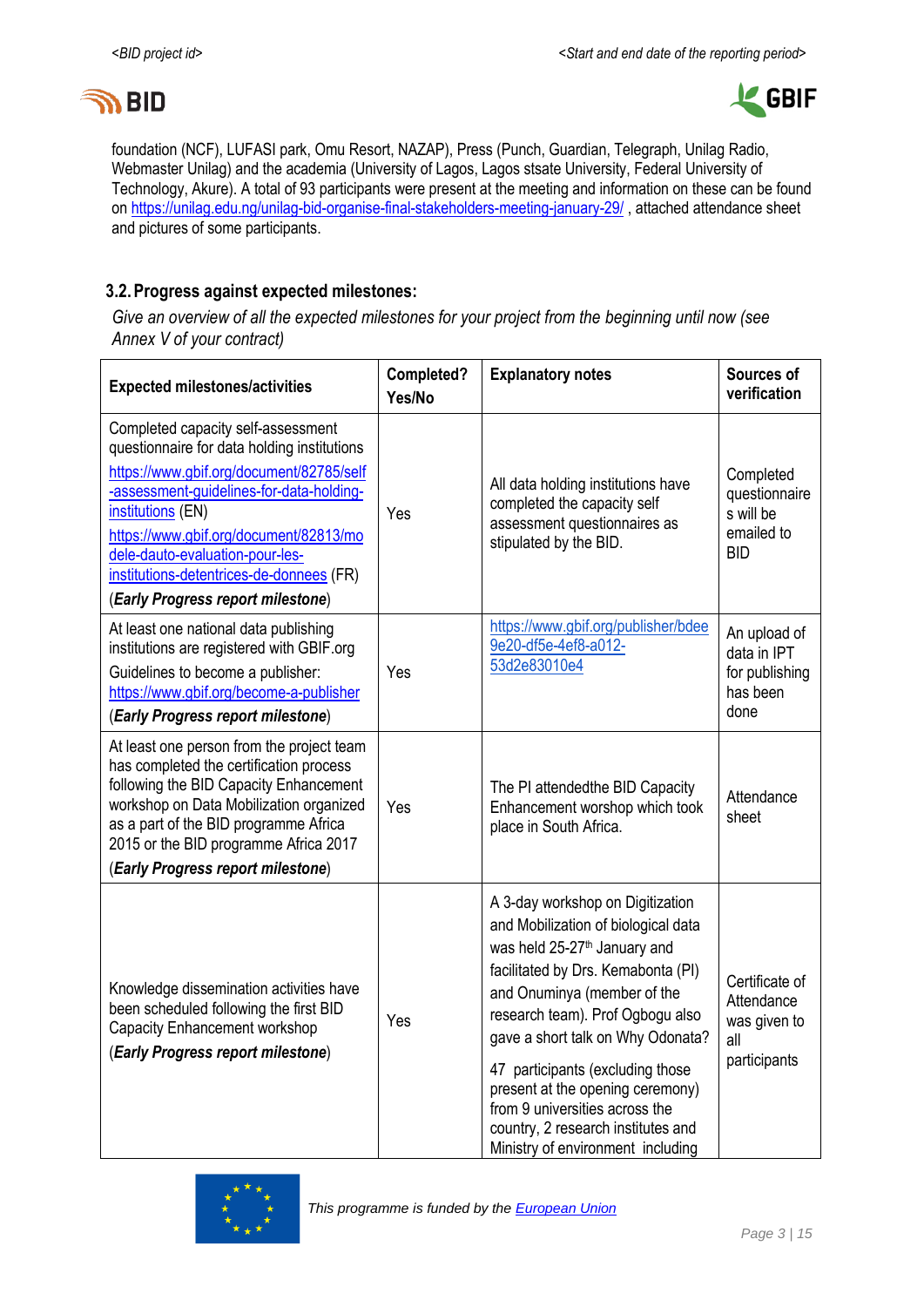



|                                                                                                                                                                                                                                                                                                                                                |     | students, scientists,<br>insectary/museum technicians and<br>ministry of environment<br>representatives were in<br>attendance.                                                                                                                                                                                                                                                                                                                                                                                                                   |                                                                     |
|------------------------------------------------------------------------------------------------------------------------------------------------------------------------------------------------------------------------------------------------------------------------------------------------------------------------------------------------|-----|--------------------------------------------------------------------------------------------------------------------------------------------------------------------------------------------------------------------------------------------------------------------------------------------------------------------------------------------------------------------------------------------------------------------------------------------------------------------------------------------------------------------------------------------------|---------------------------------------------------------------------|
| At least one dataset has been published<br>to GBIF.org (Midterm report milestone)                                                                                                                                                                                                                                                              | Yes | The data on odonates of southern<br>Nigeria has been sent for<br>publication in GBIF website. In all,<br>45 species, from 1021 odonates<br>have been published from Lagos<br>and Delta States, Nigeria.                                                                                                                                                                                                                                                                                                                                          | An upload of<br>data in IPT<br>for publishing<br>has been<br>done   |
| The data users identified in the full<br>proposal have documented their intended<br>use of the mobilized data and provided<br>early feedback (Midterm report<br>milestone)                                                                                                                                                                     | Yes | A meeting with stakeholders was<br>carried out in September, 2018 to<br>discuss the use of the mobilized<br>data                                                                                                                                                                                                                                                                                                                                                                                                                                 | Pictures of<br>those who<br>attended the<br>meeting                 |
| All mobilized data have been published to<br>GBIF.org<br>(Final report milestone)                                                                                                                                                                                                                                                              | Yes | All mobilized data for the project<br>have been published on GBIF site<br>however, the PI has an ongoing<br>project on molecular<br>characterization and diversity of<br>Odonates in Southern Nigeria so<br>the odonates recovered will be<br>digitized accordingly in addition.                                                                                                                                                                                                                                                                 | Uploaded<br>data are in<br>France IPT                               |
| All published data meet the minimum<br>requirements outlined in the Data Quality<br>Requirements available at<br>https://bid.gbif.org/en/community/data-<br>quality/<br>(Final report milestone)                                                                                                                                               | Yes | It was accepted and published in<br>France IPT. The IPT will not<br>publish any data that does not<br>meet the minimum requirement.<br>They met minimun requirements.                                                                                                                                                                                                                                                                                                                                                                            | France IPT                                                          |
| The training outcomes of the project have<br>been documented, including the number<br>of people receiving certification through<br>the BID Capacity Enhancement<br>workshops, the number of people trained<br>in nationally organized events, and the<br>evaluation of the impacts of these training<br>activities<br>(Final report milestone) | Yes | A 3-day workshop on Digitization<br>and Mobilization of biological data<br>was held 25-27 <sup>th</sup> January and<br>facilitated by Drs. Kemabonta (PI)<br>and Onuminya (member of the<br>research team). Prof Ogbogu also<br>gave a short talk on Why Odonata?<br>47 participants (excluding those<br>present at the opening ceremony)<br>from 9 universities across the<br>country, 2 research institutes,<br>students, scientists,<br>insectary/museum technicians and<br>ministry of environment<br>representatives were in<br>attendance. | Certificate of<br>Attendance<br>was given to<br>all<br>participants |
| Final capacity self-assessments for                                                                                                                                                                                                                                                                                                            | Yes | All stakeholders have filled the                                                                                                                                                                                                                                                                                                                                                                                                                                                                                                                 | Copies of the                                                       |

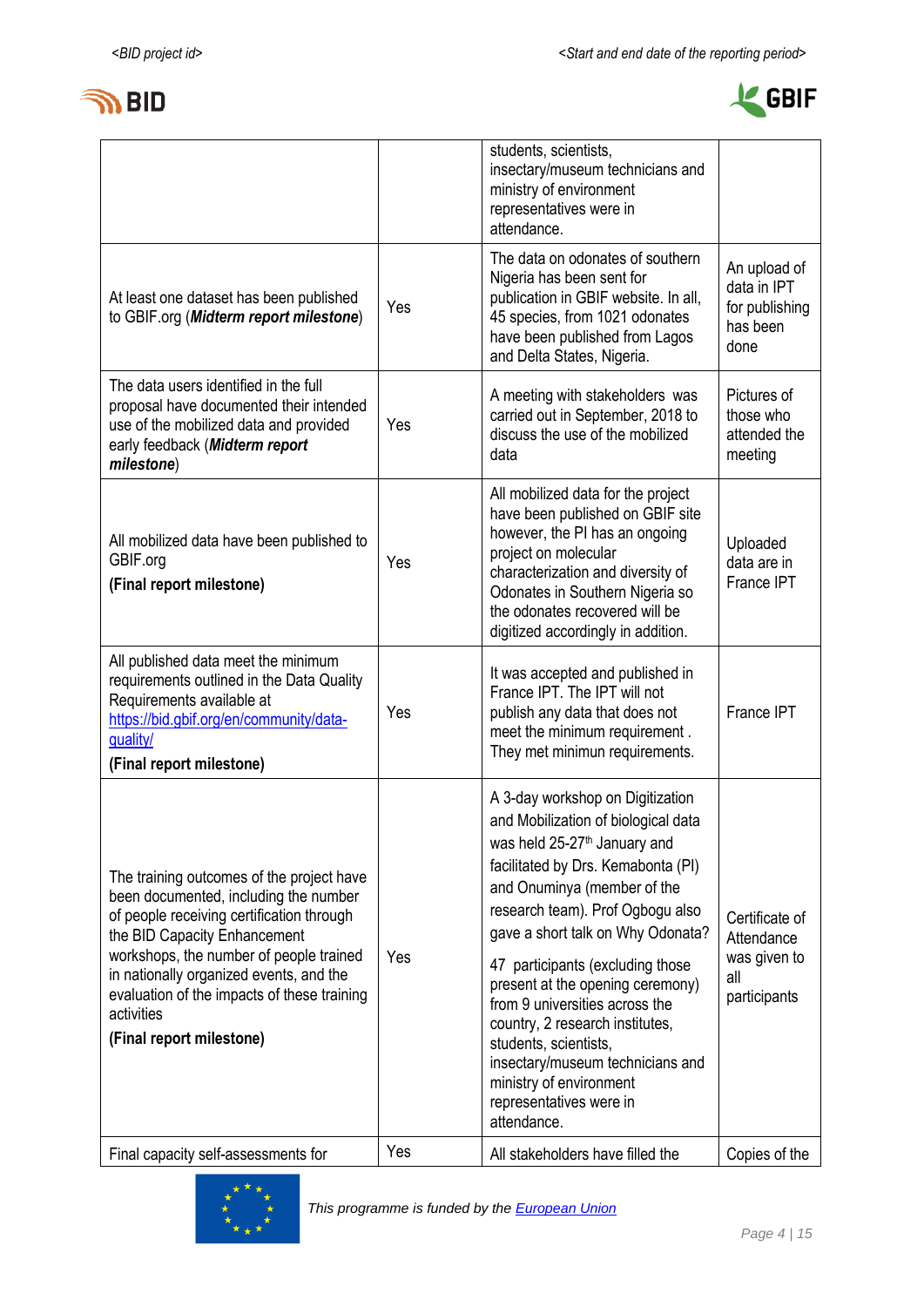



| national biodiversity information facilities<br>have been completed with sustainability<br>plans.<br>https://www.gbif.org/document/82785/self<br>-assessment-guidelines-for-data-holding-<br>institutions (EN)<br>https://www.gbif.org/document/82813/mo<br>dele-dauto-evaluation-pour-les-<br>institutions-detentrices-de-donnees (FR)<br>(Final report milestone) |     | capacity self assessment form.                                                                                              | forms are<br>available                                                                       |
|---------------------------------------------------------------------------------------------------------------------------------------------------------------------------------------------------------------------------------------------------------------------------------------------------------------------------------------------------------------------|-----|-----------------------------------------------------------------------------------------------------------------------------|----------------------------------------------------------------------------------------------|
| All uses of the mobilized data have been<br>documented<br>(Final report milestone)                                                                                                                                                                                                                                                                                  | Yes | This is ongoing. We are using<br>nitche models to detremine the<br>distribution pattern of odonates in<br>southern Nigeria. | Will be sent<br>for<br>publication<br>and<br><b>GBIF/BID will</b><br>be<br>acknowledge<br>d. |
| Best practices and lessons learned have<br>been documented<br>(Final report milestone)                                                                                                                                                                                                                                                                              | Yse | Different Softwares such as<br>openRefine, QGIS, Maxent and<br>many others were used to get very<br>clean data.             | The more<br>these<br>softwares are<br>used, the<br>better and<br>cleaner the<br>data.        |

### **3.3.Project deliverables and activities**

*Refer to the table in section 2.2 "Deliverables, activities and reporting criteria" of your BID full proposal. Provide updates on the status of each of planned deliverables. In the event of unexpected delay, please provide detailed explanatory notes and indicate planned completion date. Add as many rows as needed.*

| <b>Deliverable</b>                                                            | <b>Related activity</b>                      | <b>Completed?</b><br>Yes/No | <b>Explanatory notes</b>                                                                                                                                                                                        | Sources of<br>verification                     |
|-------------------------------------------------------------------------------|----------------------------------------------|-----------------------------|-----------------------------------------------------------------------------------------------------------------------------------------------------------------------------------------------------------------|------------------------------------------------|
| Effective network<br>amongst insectaries<br>and insect museum<br>stakeholders | <b>Stakeholders</b><br>Networking<br>Meeting | Yes                         | Project inception meeting<br>was held with project<br>partners and other<br>stakeholders to establish<br>agreements on project<br>implementation and data<br>sharing as well as<br>training of team<br>members. | Attendance list of<br>participants             |
| Increase biodiversity<br>experts through<br>training in Data                  | Capacity building                            | Yes                         | A 3-day workshop on<br>Digitization and<br>Mobilization of biological                                                                                                                                           | Website<br>announcement,<br>publication in one |

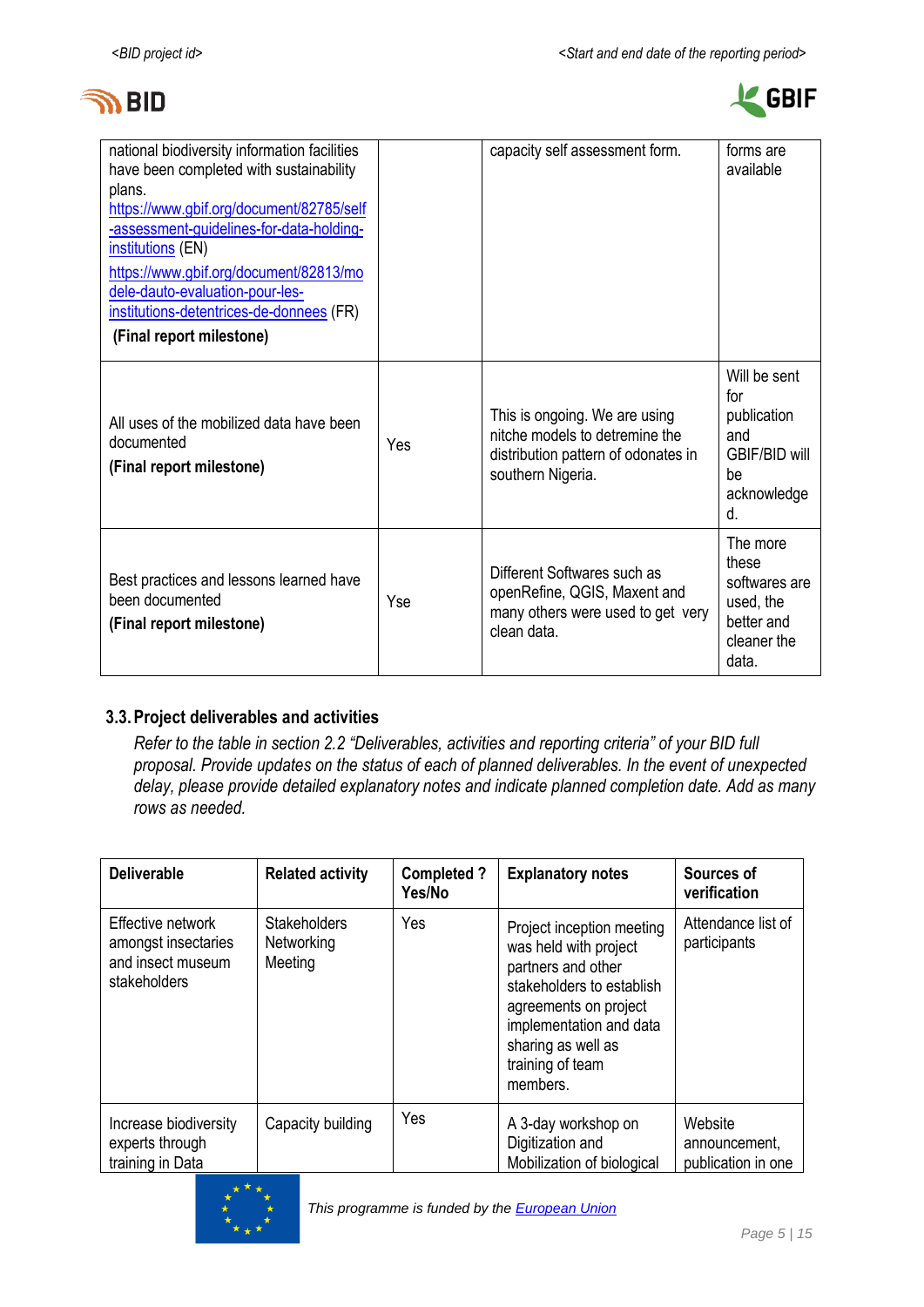



| Management and<br>sharing                                                                                                   |                        |            | data was held 25-27th<br>January and facilitated by<br>Drs. Kemabonta (PI) and<br>Onuminya (member of<br>the research team). Prof<br>Ogbogu made a short<br>presentation on the<br>importance of odonata in<br>monitoring the health and<br>quality of water bodies.                                                                                                                   | of the Nigerian<br>newspaper-<br>Telegraph,<br>images and<br>Video recordings<br>of the workshop,<br>list of<br>participants. |
|-----------------------------------------------------------------------------------------------------------------------------|------------------------|------------|----------------------------------------------------------------------------------------------------------------------------------------------------------------------------------------------------------------------------------------------------------------------------------------------------------------------------------------------------------------------------------------|-------------------------------------------------------------------------------------------------------------------------------|
|                                                                                                                             |                        |            | 47 participants<br>(excluding those present<br>at the opening ceremony)<br>from 9 Universities<br>across the country, 2<br>research Institutes and<br>Ministry of environment<br>officers (Students,<br>Scientists,<br>insectary/museum<br>technicians, Parks and<br><b>Resort centers</b><br>representatives and<br>Ministry of Environment<br>representatives were in<br>attendance. |                                                                                                                               |
| Develop a large scale<br>primary data resource<br>of about 10,000<br>odonates from<br>museums and<br>insectaries in Nigeria | Data Mobilization      | Yes        | A visit has been made to<br>Nine institutions/museum<br>in Nigeria to digitize<br>odonate collections from<br>the museums and<br>personal collections of<br>odonatologists for<br>assessment and<br>collection of data.                                                                                                                                                                | A checklist of 255<br>species is<br>available.                                                                                |
| Publication of images<br>and linking of digitized<br>records of odonates to<br>Museum samples                               | Data Publication       | Yes        | In all, over 8000<br>odonates were published.<br>This comprised of 255<br>species from 83 genus<br>and 13 families.                                                                                                                                                                                                                                                                    | France/Nigeria<br><b>IPT</b>                                                                                                  |
| Conservation of<br>protected areas with<br>respect to insect<br>diversity                                                   | Insect<br>Conservation | <b>YES</b> | The stakeholders were<br>informed on the outcome<br>of the project. A press<br>conference has been<br>done. Nigerians are<br>being informed of the<br>conservation status of<br>Odonates.                                                                                                                                                                                              | Need approval of<br>BID to have the<br>briefing published                                                                     |

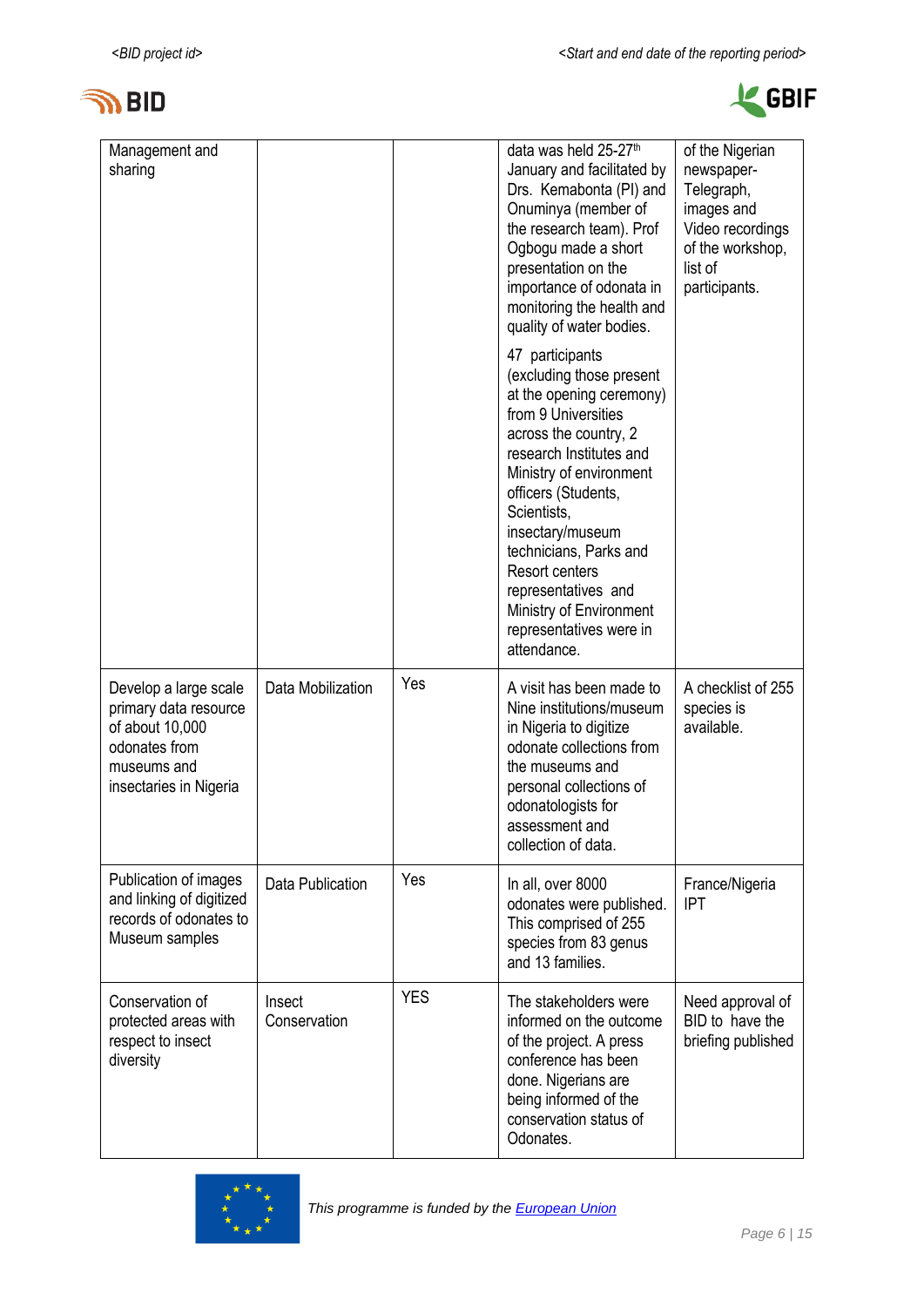



| <b>Insect Species</b><br>Protection and Red<br>Listing | Insect<br>Conservation | Yes | The red listing of the data<br>has been done. | It is attached |
|--------------------------------------------------------|------------------------|-----|-----------------------------------------------|----------------|
|--------------------------------------------------------|------------------------|-----|-----------------------------------------------|----------------|

## **3.4.Datasets published on GBIF.org**

*Refer to the table in section 2.4 "Biodiversity data mobilization plan" of your BID full proposal. If the dataset is not yet published, please indicate the name of the institution that is expected to host the data when published in the column "DOI or URL/Planned hosting institution". Add as many rows as needed.*

| <b>Dataset title</b>     | <b>Publishing</b><br>institution                                            | DOI or<br><b>URL/Planned</b><br>hosting institution | Date/expected<br>date of<br>publication | <b>Explanatory</b><br>notes    |
|--------------------------|-----------------------------------------------------------------------------|-----------------------------------------------------|-----------------------------------------|--------------------------------|
| <b>Odonate Specimens</b> | University of<br>Lagos(UNILAG)<br>Lagos, Lagos<br><b>State</b>              |                                                     |                                         | The publishing<br>URL is GBIF. |
|                          | Obafemi Awolowo<br>University (OAU)<br>Ife Osun State                       |                                                     |                                         |                                |
|                          | <b>Federal University</b><br>of Technology,<br>(FUTA), Akure,<br>Ondo State |                                                     |                                         |                                |
|                          | Lagos State<br>University(LASU)<br>Lagos, Lagos<br><b>State</b>             | www.gbif.com<br>http://unilag.edu.ng                | Done.                                   |                                |
|                          | University of<br>Ibadan, Oyo State                                          |                                                     |                                         |                                |
|                          | Ahmadu Bello<br>University (ABU)<br>Zaria, Kaduna<br>State.                 |                                                     |                                         |                                |
|                          | Akwa Ibom State<br>University (AKSU)<br>Uyo Akwa Ibom<br><b>State</b>       |                                                     |                                         |                                |

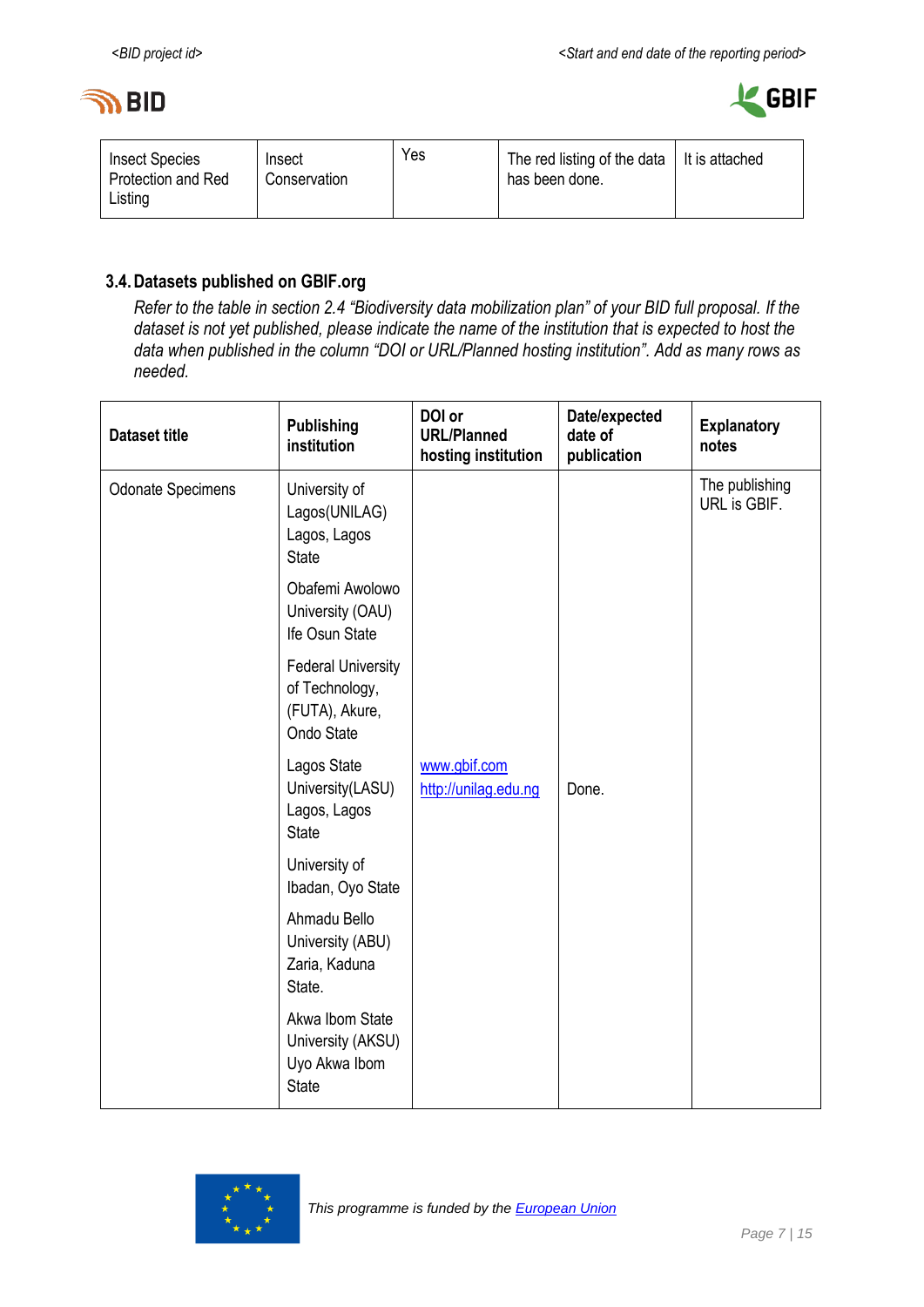



### **3.5.Examples of use of biodiversity data available through GBIF**

*Data mobilised through the BID programme, ultimately, should guide natural resource conservation and management policy. We require you to report on how you have integrated these data into these policy-making processes. You may want to refer to the section 2.5 "Plan to support the integration of biodiversity information into policy and decision-making process" of your original proposal as a reminder of your original commitments.* 

*As part of that process, we request you to provide us with a summary of how you have used these data within the decision-making process and we have included some guiding questions below to help with that process. Please note that if your dataset has been combined with other datasets in analyses that guide the decision-making process, then this should be recorded too.* 

### **Description**

*Has your project been successful in integrating data within the policy-making process? Yes Where did the demand for these data come from?* 

**Ministries, Communities, Parks, Resort centres and from Universities.**

*If yes, which policies have been developed using your data?* 

**A draft policy on conservation of wetlands in Lagos state has been made. It is yet to be promulgated. The meeting of stakeholders and the discussion on conservation of odonates and therefore, the wetlands made the need of establishing a policy very important and very necessary,.**

*If no, what were some of the challenges you faced in getting your data into those processes?*

**Not applicable**

*Did you have a biodiversity data integration plan from the beginning of your project? If so, did you have to adapt your plan as the project progressed and why did you have to make those alterations?* 

**Yes. I just followed the data integration plan**

*In what format are your data being used i.e. what were the analyses, if any, that you needed to perform on the data to ensure that they were in a format accessible to policymakers?*

**We did just normal analysis, did the IUCN red listing and have started with the distribution models of each species.**

*What level of communication has there been with the relevant policy stakeholders i.e. by which means?* 

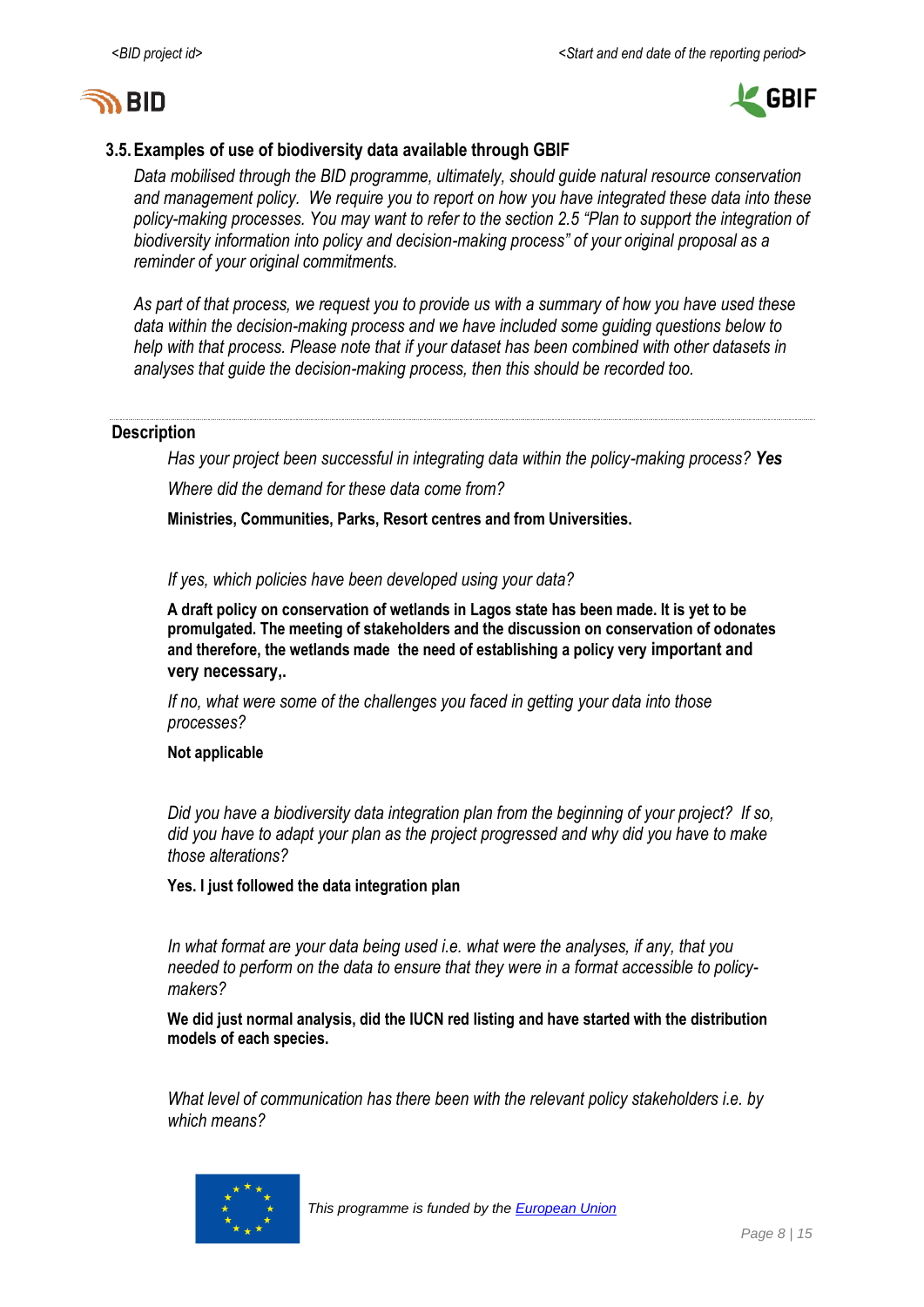



**We are in communication through a group What'sApp. They are given results as we progress with our work. At the last meeting, we concluded on continuing with our communication even after this project ends**.

#### *With what regularity?*

**Very regular. We a group in What'sApp thus we have continuous communication. The group was updated on every progress made on the work on a continuous basis.**

*How critical have these interactions been for the development policy-relevant analyses?*  **The interactions have been very critical. There is already a policy on ground. The final project meeting helped to make them determined to see to the enforcement of the policy.**

*What additional support (resources, tools, network, training) would be needed for your project to ensure the flow of information from mobilisation to decision-making?* 

**The attendance at end of project meeting was more than the first stakeholders meeting. Almost 100% more people. Moreover, we had stakeholders from more areas than we did at the beginning of the project. Decisions taken are as follows:** 

**Data was collected from six main states. The decision was that we organise a workshop for all stakeholders in the six states one after the other, or to plan a national meeting in which staeholders from all over the six states will be in attendance. And they will be trained on the importance of conservation of wetlands and to reduce anthropogenic activities around the water bodies so that the threatened, vulnerable and other rear species will be conserved.**

How would you improve on your own processes in the future to improve data integration in the future?

**I will ensure we continue to use all the models and software we used for the project. I have come to see that practise makes perfect. Collaborate with others in same field, source for more funds to ensure the red listing of all species of odonates in Nigeria are known. To ensure that all data holding institutions and individuals release their collections for capturing.**

Data may serve other purposes other than for policy-making and these are as valuable. How was your data used for other purposes e.g. development of training materials, scientific publications, communication activities etc?

**One of the stakeholders from a park (LUFASI Park) asked for manual on conservation of donates for secondary schools, as they organise trainings for the students on a regular basis. We promised working with other stakeholders to have the manual published We are in the process of writing a book on checklists (pictorial) of Odonates of Nigeria We have stated manuscript writing on distribution pattern of Odonate species in Nigeria In all, publications, GBIF and BID will be acknowledged.**

### **Supporting materials**

*As part of our reporting, we request you to provide us with a copy of any materials highlighting data use on your dataset, either on its own or in combination with other datasets. This could be in the form of:*

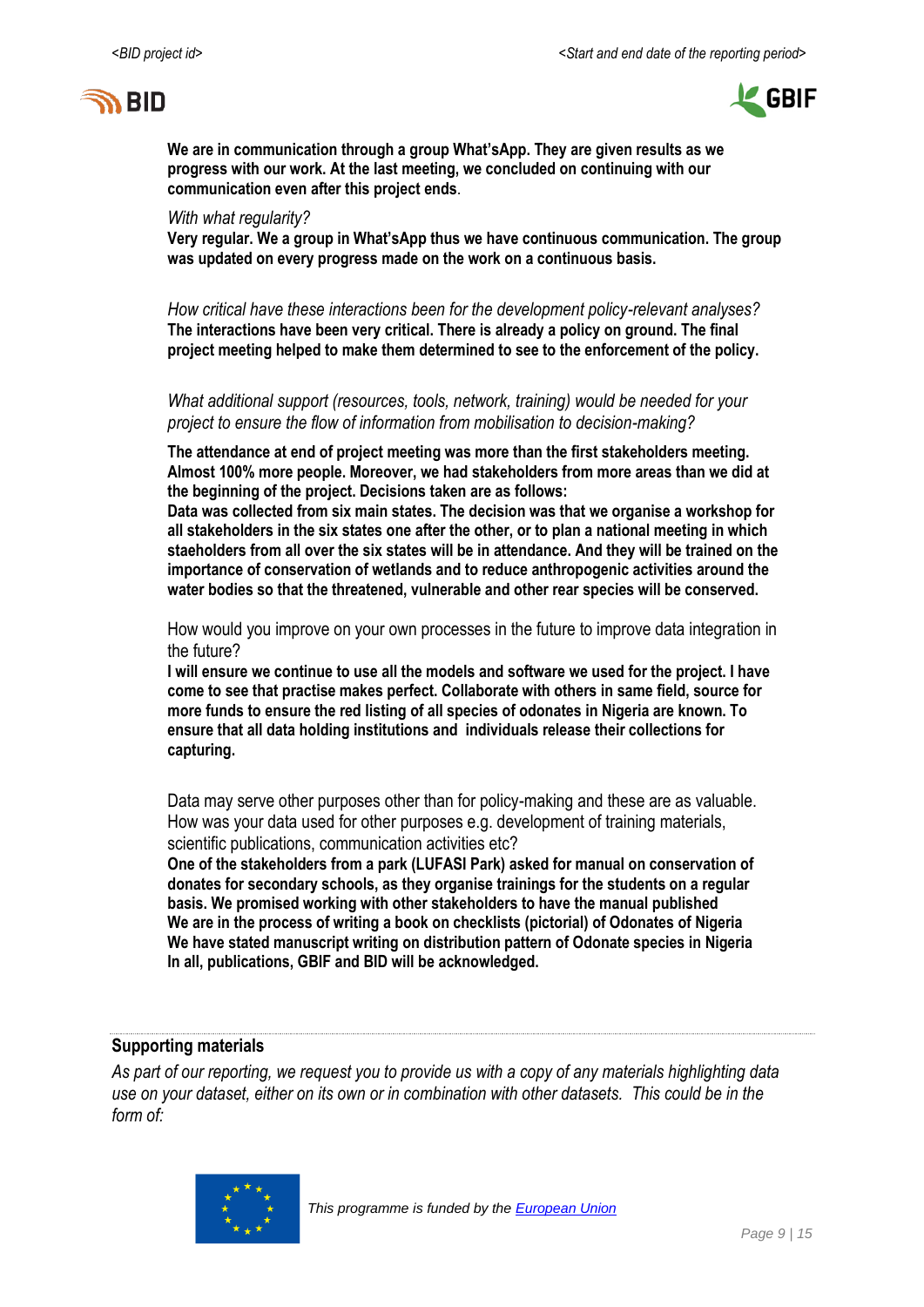



- Reports governmental, ministerial, non-governmental organisations, international policy-making bodies
- Policy briefs
- Scientific publications
- Outputs from analyses that will be used in the future e.g. species distributions maps and other spatial analyses
- Education/communication materials

*Please provide a valid dataset to the doi. Where the doi is not known, please state why.*

| Name of resource                                                                                                                                                          | Type of resource i.e. report, policy<br>brief, scientific publication, analysis<br>output, education materials,<br>communication materials, other<br>(please specify) | Dataset doi | Link to document or<br>publication citation                          |
|---------------------------------------------------------------------------------------------------------------------------------------------------------------------------|-----------------------------------------------------------------------------------------------------------------------------------------------------------------------|-------------|----------------------------------------------------------------------|
| Digitization of Odonate<br>species                                                                                                                                        | <b>Communication Material</b>                                                                                                                                         |             | https://twitter.com/Uni<br>lagNigeria/status/109<br>0198080811646976 |
| Journal of Pure and<br><b>Applied Biology</b><br>"Studies on influence of<br>human activities on the<br>species diversity of<br>Odonata in parts of<br>Lagos metropolis"  | Scientific publication                                                                                                                                                |             | In press                                                             |
| Pan African Journal of<br>Science<br>"Abundance, Distribution<br>and Species Diversity of<br>(Dragonflies<br>Odonates<br>and Damselflies) In Akwa<br>Ibom State, Nigeria" | Scientific publication                                                                                                                                                |             | In press                                                             |
|                                                                                                                                                                           |                                                                                                                                                                       |             |                                                                      |

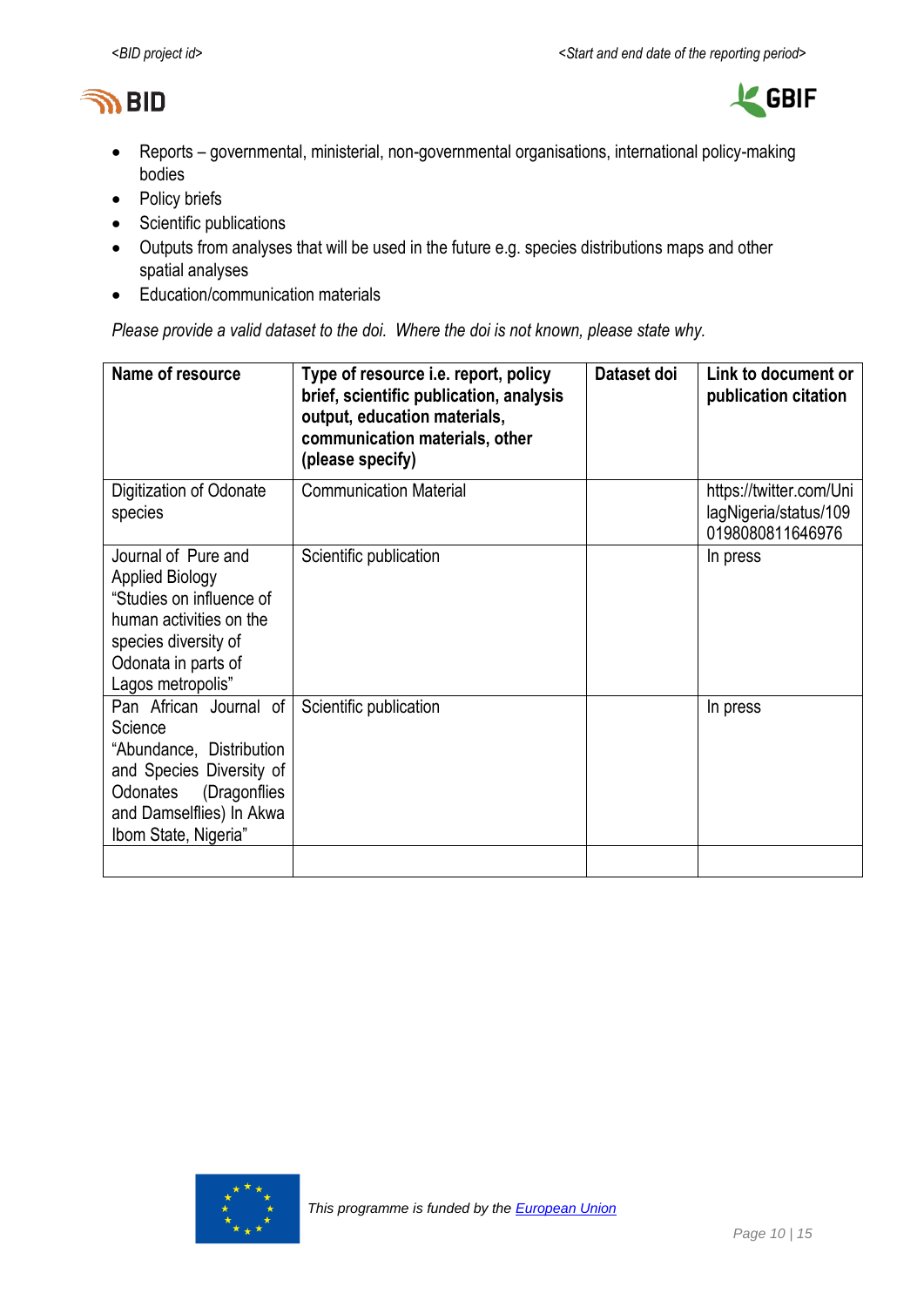



# **3.6.Events organized as part of the project**

*List all the events that have been organized as part of your project. Please provide links to any documents or webpages documenting the use in the "Sources of verification" column. Add as many rows as needed.*

| <b>Full title</b>                                          | Organizing<br>institution | <b>Dates</b>                         | Number of<br>participants | Sources of<br>verification                   |
|------------------------------------------------------------|---------------------------|--------------------------------------|---------------------------|----------------------------------------------|
| A 3 day workshop on<br>Digitization and<br>mobilization of | University of<br>Lagos    | 25-27 <sup>th</sup> January,<br>2018 | 47                        | Images and Video<br>recordings               |
| biological data                                            |                           |                                      |                           | Newspaper<br>publication on the<br>workshop, |
|                                                            |                           |                                      |                           | List of participants.                        |
|                                                            |                           |                                      |                           | http://unilag.edu.ng                         |
| A 1 day Stakeholder's<br>meeting on Digitization           | University of<br>Lagos    | 29th January,<br>2019                | 93                        | Images and Video<br>recordings               |
| and mobilization of<br>biological data                     |                           |                                      |                           | Newspaper<br>publication on the<br>workshop, |
|                                                            |                           |                                      |                           | List of participants.                        |
|                                                            |                           |                                      |                           | http://unilag.edu.ng                         |
|                                                            |                           |                                      |                           |                                              |

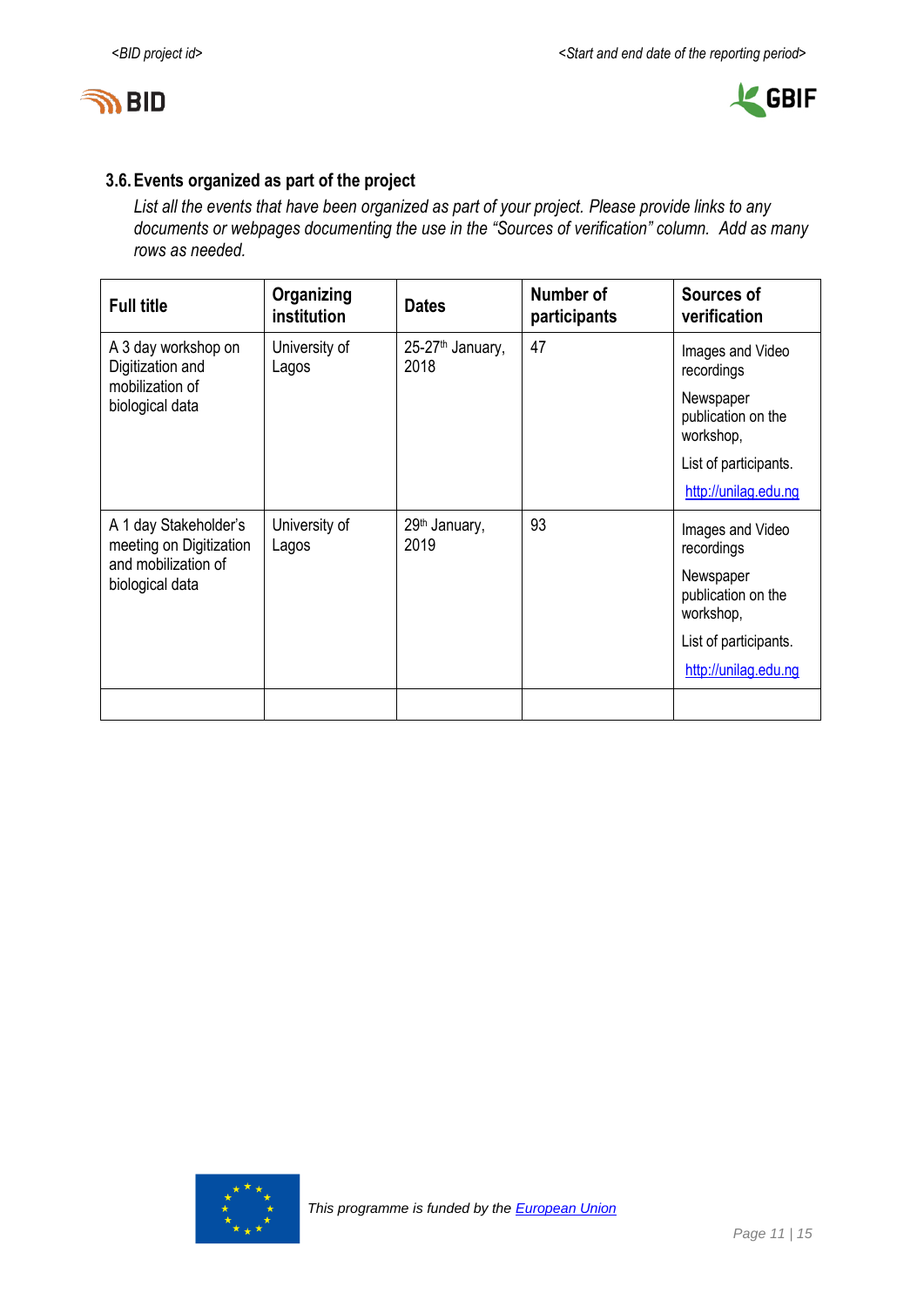# **IN BID**



# **4. Updated calendar for the BID project implementation and evaluation period**

*The calendar should be completed in the same way as in the Full Project Proposal, but should include any expected changes. Provide reasons for any expected changes in section 4.1 'Explanatory Notes'.*

<span id="page-11-0"></span>

| Implementation period start date and end date<br>(30/11/2017) |   |                |              |                |                |                |                |                         |         |                 |              |          |               |                           |   |                                                                     |
|---------------------------------------------------------------|---|----------------|--------------|----------------|----------------|----------------|----------------|-------------------------|---------|-----------------|--------------|----------|---------------|---------------------------|---|---------------------------------------------------------------------|
| <b>Activity</b>                                               |   | $\overline{2}$ | $\mathbf{3}$ | $\overline{4}$ | 5 <sup>5</sup> | 6 <sup>1</sup> | $\overline{7}$ | 8 <sup>1</sup>          | 9       |                 | $10$   11    |          | $12$ 13 14 15 |                           |   | <b>Notes</b>                                                        |
| Early Progress evaluation & reporting                         |   |                | X            | Χ              |                |                |                |                         |         |                 |              |          |               |                           |   |                                                                     |
| Mid-term evaluation & reporting                               |   |                |              |                |                |                | Χ              | X                       |         |                 |              |          |               |                           |   |                                                                     |
| BID Capacity Enhancement workshop - Data                      |   |                |              |                |                |                |                |                         |         |                 |              |          |               |                           |   |                                                                     |
| mobilization and publication (Online training -               |   |                | Χ            |                |                |                |                |                         |         |                 |              |          |               |                           |   |                                                                     |
| Participation is mandatory)                                   |   |                |              |                |                |                |                |                         |         |                 |              |          |               |                           |   |                                                                     |
| BID Capacity Enhancement workshop - Data use                  |   |                |              |                | Χ              |                |                |                         |         |                 |              |          |               |                           |   |                                                                     |
| (Online training - Participation is mandatory)                |   |                |              |                |                |                |                |                         |         |                 |              |          |               |                           |   |                                                                     |
| <b>Stakeholders Networking Meeting</b>                        | X | X              |              |                |                |                |                |                         |         |                 |              |          |               |                           |   |                                                                     |
| Capacity building                                             |   |                |              | Χ              |                |                |                |                         |         |                 |              |          |               |                           |   | Increase biodiversity experts achieved                              |
| Data Mobilization                                             |   |                |              | $\times$       | $\mathsf{X}$   |                | $X$ $X$        |                         |         | $X$ $X$ $X$ $X$ |              |          | $X$ $X$       | $\boldsymbol{\mathsf{X}}$ |   | Large scale primary data resource of about 10,000 odonates from     |
|                                                               |   |                |              |                |                |                |                |                         |         |                 |              |          |               |                           |   | museums and insectaries in Nigeria will be established by uploading |
|                                                               |   |                |              |                |                |                |                |                         |         |                 |              |          |               |                           |   | digitized specimens on GBIF portal as well as cleaned data set with |
|                                                               |   |                |              |                |                |                |                |                         |         |                 |              |          |               |                           |   | complete Geo references                                             |
| Data Publication                                              |   |                |              |                | χ              | X              | Χ              | $\overline{\mathsf{x}}$ | $\sf X$ | $\overline{X}$  | $\mathsf{X}$ | $\times$ | $\sf X$       | $\overline{X}$            |   | Links to published data is GBIFFrance website                       |
| Stakeholders end of project Meeting                           |   |                |              |                |                |                |                |                         |         |                 |              |          |               |                           |   |                                                                     |
| Insect Species Protection and Red Listing                     |   |                |              |                |                |                |                |                         |         |                 |              |          |               | X                         |   | <b>IUCN Red list index</b>                                          |
| Conservation of protected areas with respect to insect        |   |                |              |                |                |                |                |                         |         |                 |              |          |               |                           | Χ |                                                                     |
| diversity                                                     |   |                |              |                |                |                |                |                         |         |                 |              |          |               |                           |   |                                                                     |

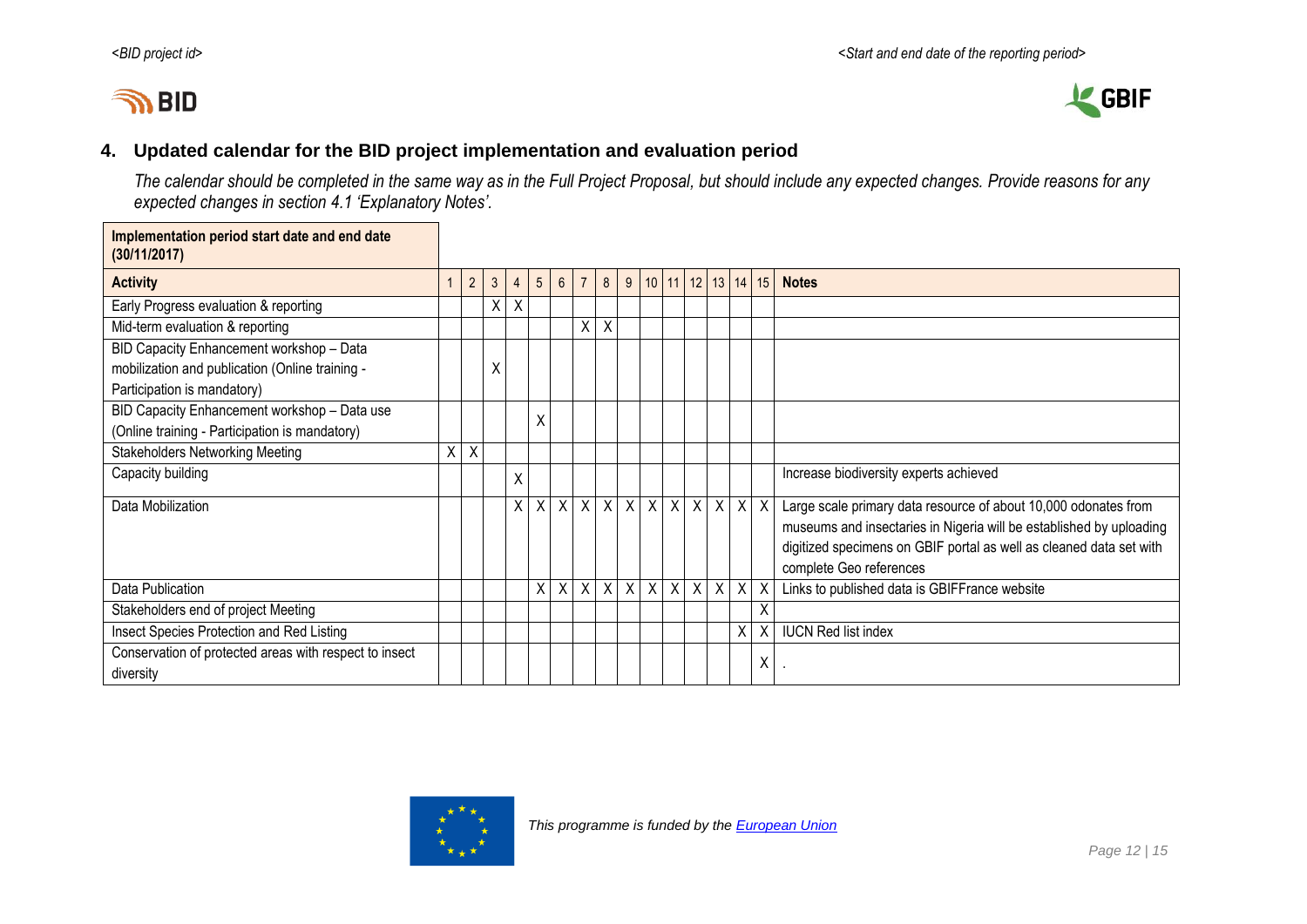



| Evaluation period start date and end date (31/01/19) |  |   |   |              |
|------------------------------------------------------|--|---|---|--------------|
| <b>Activity</b>                                      |  |   |   | <b>Notes</b> |
| Final financial and narrative reporting              |  | X | X |              |
|                                                      |  |   |   |              |
|                                                      |  |   |   |              |

# **4.1.Explanatory notes:**

No adjustment was made to the timeline

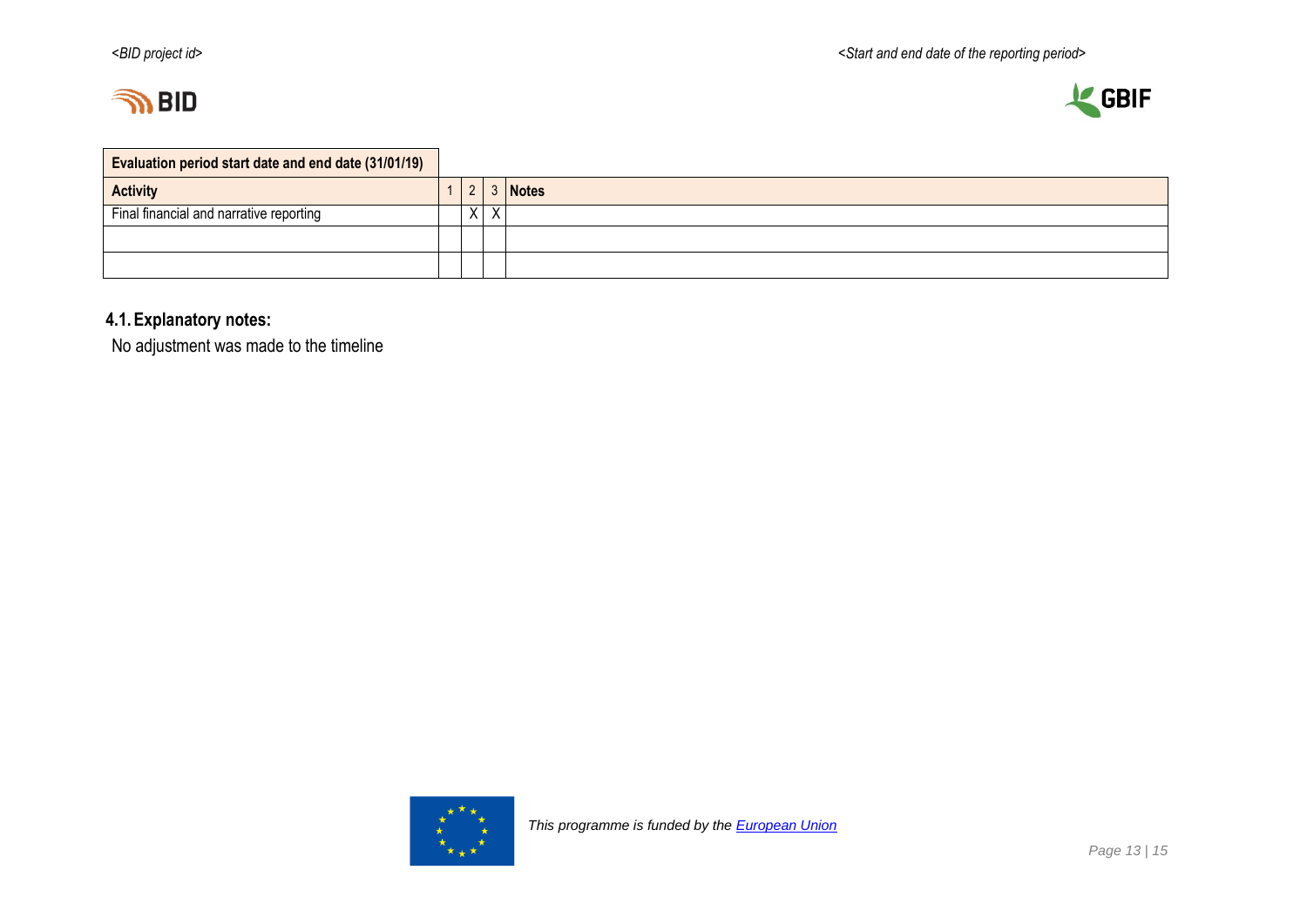



# <span id="page-13-0"></span>**5. Sustainability plans**

*Explain the approach that will be taken to ensure the sustainability of the project's results after the end of your project (500 words maximum)*

To ensure long-term access to project deliverables, data obtained from the project has been shared with all stakeholders in addition to the GBIF site. Outreach and communication materials developed as well as presentation slides have also been shared; this will contribute to the better understanding and appreciation of Odonate biodiversity by the broader scientific community, general public, policy makers and resource managers. At least 2 MSc. students and 5 undergraduate students were trained in Biodiversity Information Management at the University of Lagos, these will use and further develop the published data.

The state Government is looking at escalating the outcome of the study in the following ways:

- Making sure the study areas are conserved using wire mesh fencing and erecting sign posts at the identified sites.
- The community leaders (Baales) have pledged their support by releasing the affected land area for conservation purpose with little compensation.
- They promised an enabling environment for future studies and also canvassed for inclusion of the locals in the team.
- Speed up the pending issue of policy on wetlands and biodiversity conservation, a draft policy is being considered and enforcement of such will be ensured.
- Intensifying public sensitization and awareness with a view to reducing the rate of illegal encroachment of space.
- Embrace future studies that may come up within the state.
- Have regular staff training for the purpose of conservation of natural resources found in the state.

# <span id="page-13-1"></span>**6. Beneficiaries/affiliated entities and other cooperation**

### **6.1.Relationship with project partners**

*Please describe the relationship between your project coordinating team/institution and your project partners, and with any other organisations involved in implementing your BID project.*

The relationship was very cordial and mutual. Most of the odonates collections were from personal collections of lecturers and others were from the museum. I made it clear that once they die, the collections will be thrown away but digitizing their collections will set a memorial for them. Moreover, their institutions will be well recognized all over the world through GBIF website. They therefore allowed that their collections to be digitized with ease.

Links to other projects and actions

*Where applicable, outline any links and synergies you have developed with other actions, e.g. GBIF nodes, other BID funded projects, etc. If your organization has received previous grants in view of strengthening the same target group, to what extent has your BID project been able to build upon/complement the previous project(s) ?*